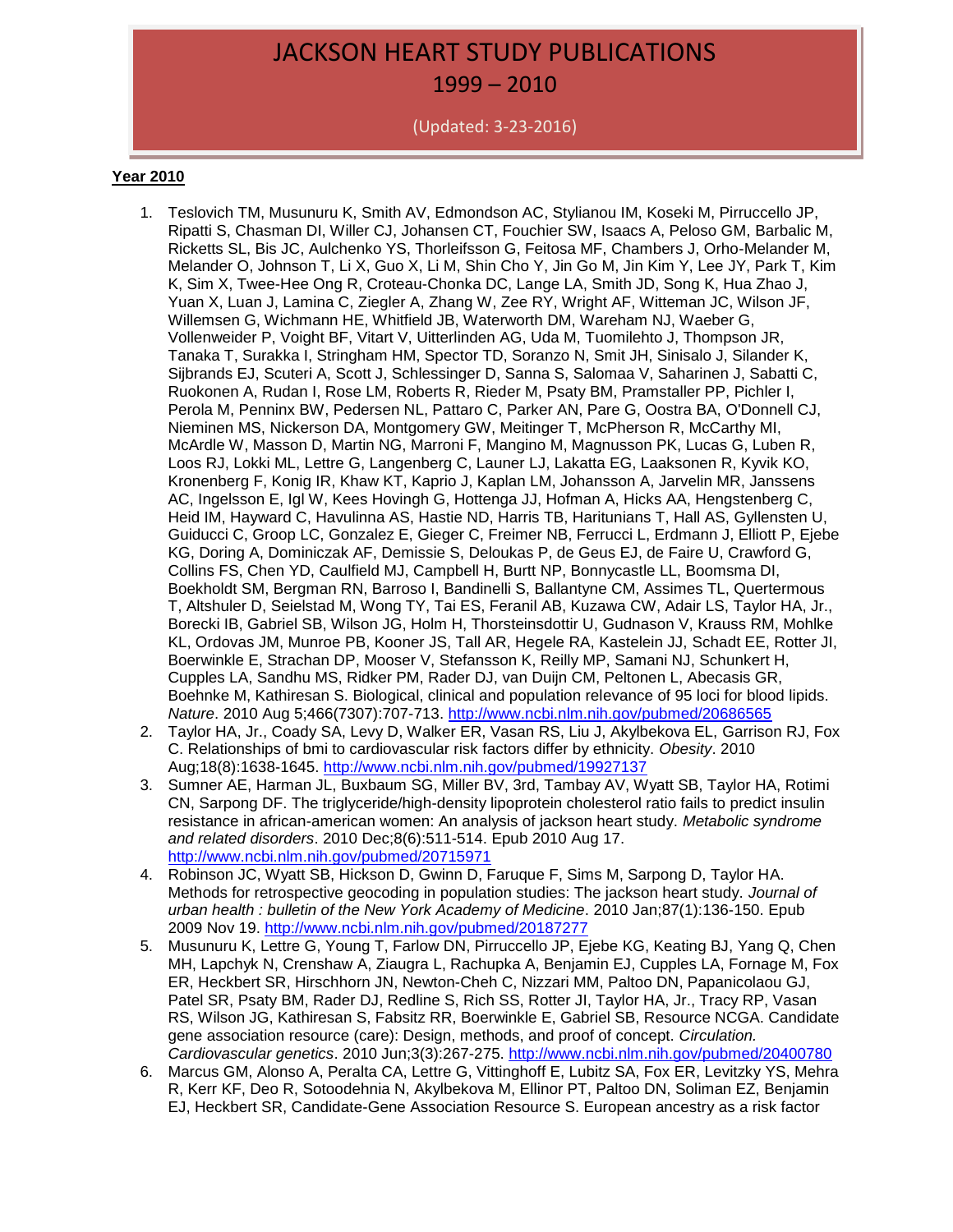(Updated: 3-23-2016)

for atrial fibrillation in african americans. *Circulation*. 2010 Nov 16;122(20):2009-2015. <http://www.ncbi.nlm.nih.gov/pubmed/21098467>

- 7. Liu J, Fox CS, Hickson DA, May WD, Hairston KG, Carr JJ, Taylor HA. Impact of abdominal visceral and subcutaneous adipose tissue on cardiometabolic risk factors: The jackson heart study. *The Journal of clinical endocrinology and metabolism*. 2010 Dec;95(12):5419-5426. [Epub 2010 Sept 15].<http://www.ncbi.nlm.nih.gov/pubmed/20843952>
- 8. Liu J, Fox CS, Hickson D, Sarpong D, Ekunwe L, May WD, Hundley GW, Carr JJ, Taylor HA. Pericardial adipose tissue, atherosclerosis, and cardiovascular disease risk factors: The jackson heart study. *Diabetes care*. 2010 Jul;33(7):1635-1639. Epub 2010 Apr 22. <http://www.ncbi.nlm.nih.gov/pubmed/20413524>
- 9. Liu J, Butler KR, Buxbaum SG, Sung JH, Campbell BW, Taylor HA. Leptinemia and its association with stroke and coronary heart disease in the jackson heart study. *Clinical endocrinology*. 2010 Jan;72(1):32-37. Epub May 16 2009. <http://www.ncbi.nlm.nih.gov/pubmed/19473179>
- 10. Keebler ME, Deo RC, Surti A, Konieczkowski D, Guiducci C, Burtt N, Buxbaum SG, Sarpong DF, Steffes MW, Wilson JG, Taylor HA, Kathiresan S. Fine-mapping in african americans of 8 recently discovered genetic loci for plasma lipids: The jackson heart study. *Circulation. Cardiovascular genetics*. 2010 Aug;3(4):358-364. Epub 2010 Jun 22. <http://www.ncbi.nlm.nih.gov/pubmed/20570916>
- 11. Hassanein MT, Lyon HN, Nguyen TT, Akylbekova EL, Waters K, Lettre G, Tayo B, Forrester T, Sarpong DF, Stram DO, Butler JL, Wilks R, Liu J, Le Marchand L, Kolonel LN, Zhu X, Henderson B, Cooper R, McKenzie C, Taylor HA, Jr., Haiman CA, Hirschhorn JN. Fine mapping of the association with obesity at the fto locus in african-derived populations. *Human molecular genetics*. 2010 Jul 15;19(14):2907-2916. Epub 2010 Apr 29. <http://www.ncbi.nlm.nih.gov/pubmed/20430937>
- 12. Fox ER, Benjamin EJ, Sarpong DF, Nagarajarao H, Taylor JK, Steffes MW, Salahudeen AK, Flessner MF, Akylbekova EL, Fox CS, Garrison RJ, Taylor HA, Jr. The relation of c--reactive protein to chronic kidney disease in african americans: The jackson heart study. *BMC nephrology*. 2010 Jan 15;11:1.<http://www.ncbi.nlm.nih.gov/pubmed/20078870>
- 13. Dubbert PM, Robinson JC, Sung JH, Ainsworth BE, Wyatt SB, Carithers T, Newton R, Jr., Rhudy JL, Barbour K, Sternfeld B, Taylor H, Jr. Physical activity and obesity in african americans: The jackson heart study. *Ethnicity & disease*. 2010;20(4):383-389. <http://www.ncbi.nlm.nih.gov/pubmed/21305826>
- 14. Bruce MA, Beech BM, Crook ED, Sims M, Wyatt SB, Flessner MF, Taylor HA, Williams DR, Akylbekova EL, Ikizler TA. Association of socioeconomic status and ckd among african americans: The jackson heart study. *American journal of kidney diseases : the official journal of the National Kidney Foundation*. 2010 Jun;55(6):1001-1008. Epub 2010 Apr 8. <http://www.ncbi.nlm.nih.gov/pubmed/20381223>
- 15. Cheng CY, Reich D, Coresh J, Boerwinkle E, Patterson N, Li M, North KE, Tandon A, Bailey-Wilson JE, Wilson JG, Kao WH. Admixture mapping of obesity-related traits in African Americans: the Atherosclerosis Risk in Communities (ARIC) Study. Obesity (Silver Spring). 2010 Mar;18(3):563-72. doi: 10.1038/oby.2009.282. Epub 2009 Aug 20. <http://www.ncbi.nlm.nih.gov/pubmed/19696751>

- 1. Taylor HA, Jr., Akylbekova EL, Garrison RJ, Sarpong D, Joe J, Walker E, Wyatt SB, Steffes MW. Dyslipidemia and the treatment of lipid disorders in african americans. *The American journal of medicine*. 2009 May;122(5):454-463.<http://www.ncbi.nlm.nih.gov/pubmed/19375555>
- 2. Talegawkar SA, Beretta G, Yeum KJ, Johnson EJ, Carithers TC, Taylor HA, Jr., Russell RM, Tucker KL. Total antioxidant performance is associated with diet and serum antioxidants in participants of the diet and physical activity substudy of the jackson heart study. *The Journal of*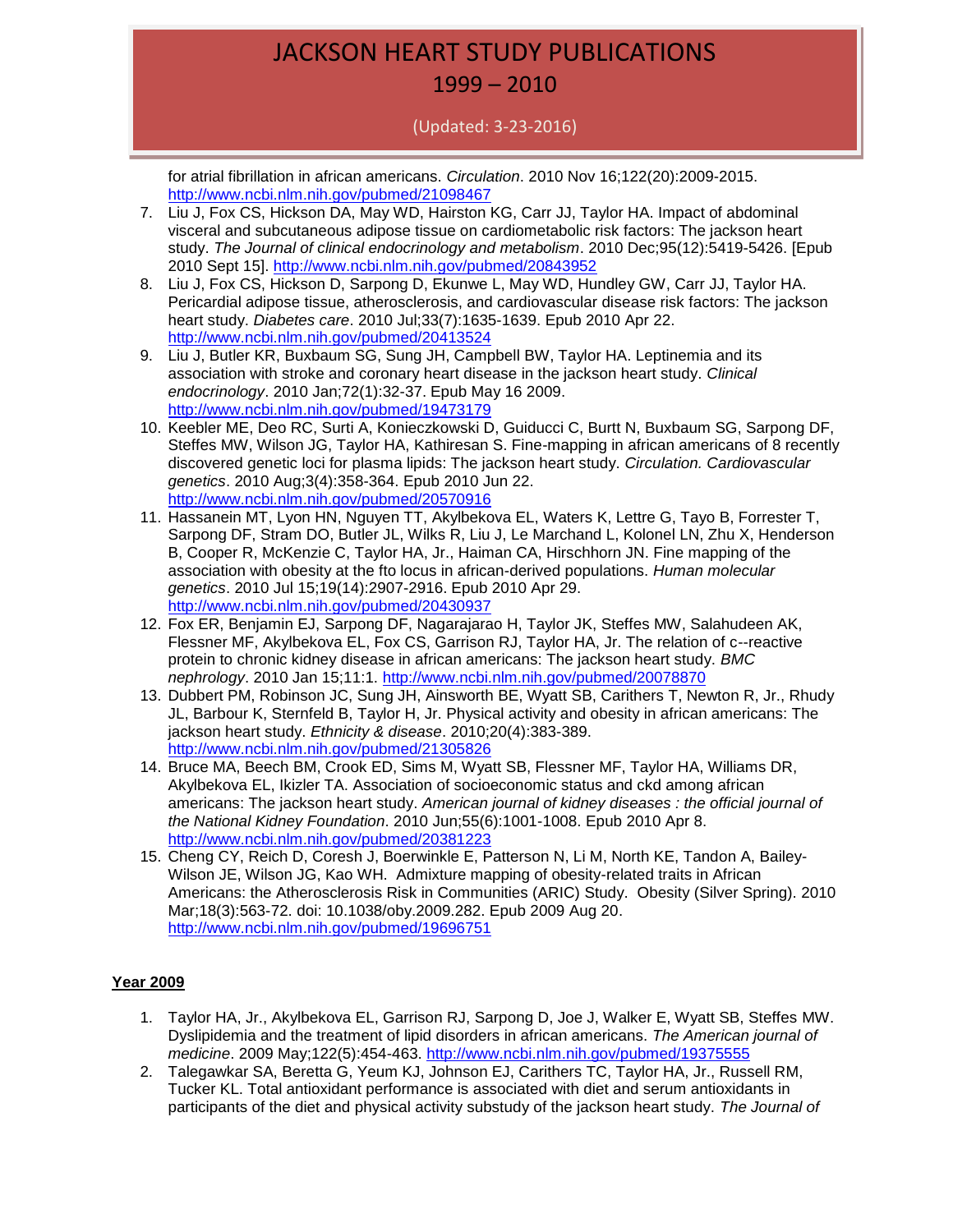(Updated: 3-23-2016)

*nutrition*. 2009 October;139(10):1964-1971. Epub 2009 Aug 26. <http://www.ncbi.nlm.nih.gov/pubmed/19710166>

- 3. Smitherman TA, Dubbert PM, Grothe KB, Sung JH, Kendzor DE, Reis JP, Ainsworth BE, Newton RL, Jr., Lesniak KT, Taylor HA, Jr. Validation of the jackson heart study physical activity survey in african americans. *Journal of physical activity & health*. 2009;6 Suppl 1:S124-132. <http://www.ncbi.nlm.nih.gov/pubmed/19998858>
- 4. Sims M, Wyatt SB, Gutierrez ML, Taylor HA, Williams DR. Development and psychometric testing of a multidimensional instrument of perceived discrimination among african americans in the jackson heart study. *Ethnicity & disease*. 2009 Winter;19(1):56-64. <http://www.ncbi.nlm.nih.gov/pubmed/19341164>
- 5. Samdarshi TE, Taylor HA, Edwards DQ, Liebson PR, Sarpong DF, Shreenivas SS, Howard G, Garrison RJ, Fox ER. Distribution and determinants of doppler-derived diastolic flow indices in african americans: The jackson heart study (jhs). *American heart journal*. 2009 Aug;158(2):209- 216.<http://www.ncbi.nlm.nih.gov/pubmed/19619696>
- 6. Reich D, Nalls MA, Kao WH, Akylbekova EL, Tandon A, Patterson N, Mullikin J, Hsueh WC, Cheng CY, Coresh J, Boerwinkle E, Li M, Waliszewska A, Neubauer J, Li R, Leak TS, Ekunwe L, Files JC, Hardy CL, Zmuda JM, Taylor HA, Ziv E, Harris TB, Wilson JG. Reduced neutrophil count in people of african descent is due to a regulatory variant in the duffy antigen receptor for chemokines gene. *PLoS genetics*. 2009 Jan;5(1):e1000360. <http://www.ncbi.nlm.nih.gov/pubmed/19180233>
- 7. Hickson DA, Wilhite RL, Petrini MF, White WB, Burchfiel C. Asthma and asthma severity among african american adults in the jackson heart study. *The Journal of Asthma : official journal of the Association for the Care of Asthma*. 2009 May;46(4):421-428. <http://www.ncbi.nlm.nih.gov/pubmed/19484681>
- 8. Flessner MF, Wyatt SB, Akylbekova EL, Coady S, Fulop T, Lee F, Taylor HA, Crook E. Prevalence and awareness of ckd among african americans: The jackson heart study. *American journal of kidney diseases : the official journal of the National Kidney Foundation*. 2009 Feb;53(2):238-247.<http://www.ncbi.nlm.nih.gov/pubmed/19166799>
- 9. Deo RC, Reich D, Tandon A, Akylbekova E, Patterson N, Waliszewska A, Kathiresan S, Sarpong D, Taylor HA, Jr., Wilson JG. Genetic differences between the determinants of lipid profile phenotypes in african and european americans: The jackson heart study. *PLoS genetics*. 2009 Jan;5(1):e1000342. doi: 10.1371/journal.pgen.1000342. Epub 2009 Jan 16. <http://www.ncbi.nlm.nih.gov/pubmed/19148283>
- 10. Cheng CY, Kao WH, Patterson N, Tandon A, Haiman CA, Harris TB, Xing C, John EM, Ambrosone CB, Brancati FL, Coresh J, Press MF, Parekh RS, Klag MJ, Meoni LA, Hsueh WC, Fejerman L, Pawlikowska L, Freedman ML, Jandorf LH, Bandera EV, Ciupak GL, Nalls MA, Akylbekova EL, Orwoll ES, Leak TS, Miljkovic I, Li R, Ursin G, Bernstein L, Ardlie K, Taylor HA, Boerwinckle E, Zmuda JM, Henderson BE, Wilson JG, Reich D. Admixture mapping of 15,280 african americans identifies obesity susceptibility loci on chromosomes 5 and x. *PLoS genetics*. 2009 May;5(5):e1000490.<http://www.ncbi.nlm.nih.gov/pubmed/19461885>
- 11. Carithers TC, Talegawkar SA, Rowser ML, Henry OR, Dubbert PM, Bogle ML, Taylor HA, Jr., Tucker KL. Validity and calibration of food frequency questionnaires used with african-american adults in the jackson heart study. *Journal of the American Dietetic Association*. 2009 Jul;109(7):1184-1193. <http://www.ncbi.nlm.nih.gov/pubmed/19559135>
- 12. Campbell-Jenkins BW, Addison CC, Young L, Anugu P, Wilson G, Sarpong D. Development of the jackson heart study coordinating center. *International journal of environmental research and public health*. 2009 May;6(5):1597-1608. Epub 2009 May 6. <http://www.ncbi.nlm.nih.gov/pubmed/19543408>
- 13. Akylbekova EL, Crow RS, Johnson WD, Buxbaum SG, Njemanze S, Fox E, Sarpong DF, Taylor HA, Newton-Cheh C. Clinical correlates and heritability of qt interval duration in blacks: The jackson heart study. *Circulation. Arrhythmia and electrophysiology*. 2009 Aug;2(4):427-432. Epub May 27, 2009. <http://www.ncbi.nlm.nih.gov/pubmed/19808499>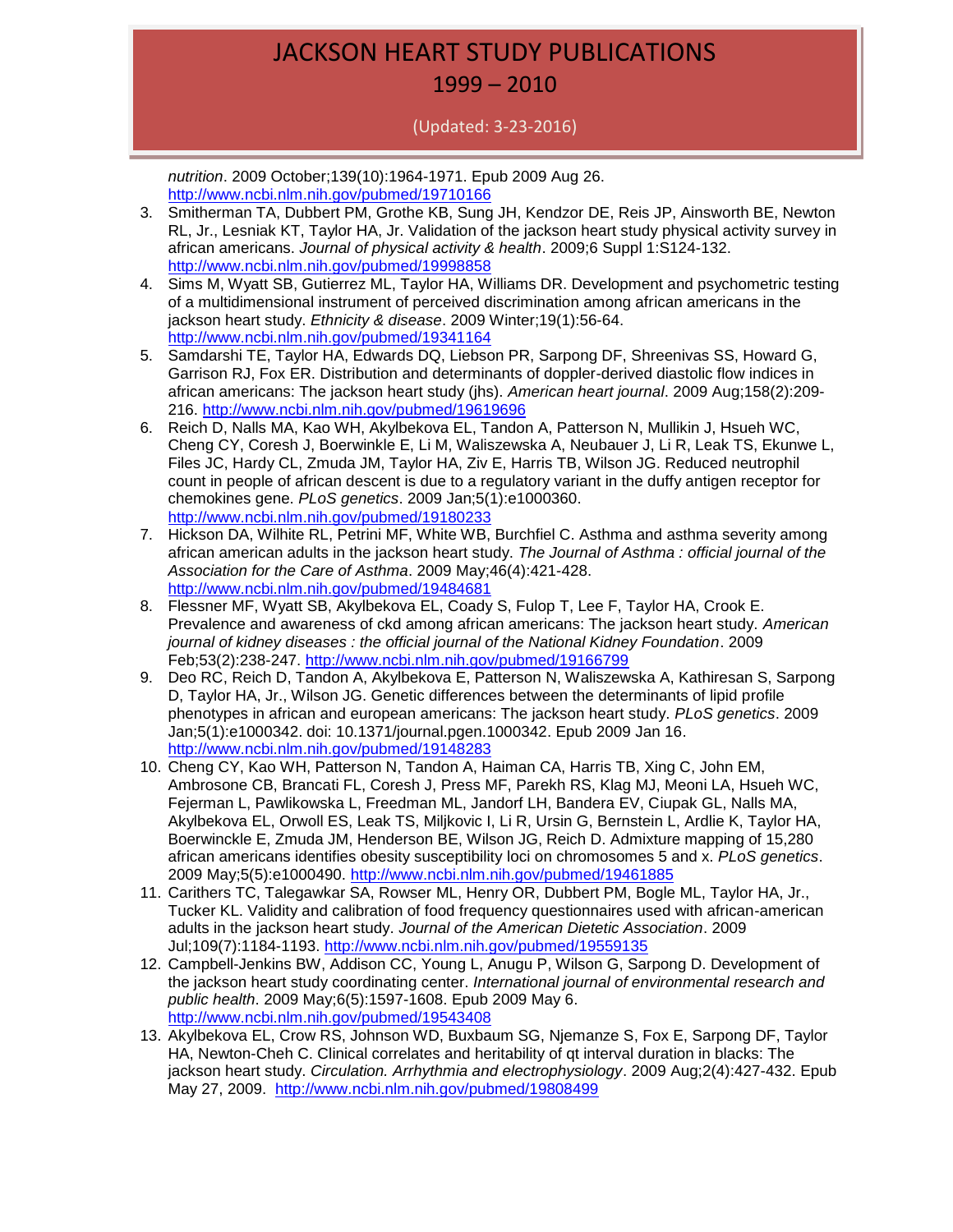## (Updated: 3-23-2016)

#### **Year 2008**

- 1. Wyatt SB, Akylbekova EL, Wofford MR, Coady SA, Walker ER, Andrew ME, Keahey WJ, Taylor HA, Jones DW. Prevalence, awareness, treatment, and control of hypertension in the jackson heart study. *Hypertension*. 2008 Mar;51(3):650-656. <http://www.ncbi.nlm.nih.gov/pubmed/18268140>
- 2. Taylor H, Liu J, Wilson G, Golden SH, Crook E, Brunson CD, Steffes M, Johnson WD, Sung JH. Distinct component profiles and high risk among african americans with metabolic syndrome: The jackson heart study. *Diabetes care*. 2008 Jun;31(6):1248-1253. Epub 2008 Mar 10. <http://www.ncbi.nlm.nih.gov/pubmed/18332154>
- 3. Talegawkar SA, Johnson EJ, Carithers TC, Taylor HA, Jr., Bogle ML, Tucker KL. Serum carotenoid and tocopherol concentrations vary by dietary pattern among african americans. *Journal of the American Dietetic Association*. 2008 Dec;108(12):2013-2020. <http://www.ncbi.nlm.nih.gov/pubmed/19027404>
- 4. Talegawkar SA, Johnson EJ, Carithers TC, Taylor HA, Bogle ML, Tucker KL. Carotenoid intakes, assessed by food-frequency questionnaires (ffqs), are associated with serum carotenoid concentrations in the jackson heart study: Validation of the jackson heart study delta niri adult ffqs. *Public health nutrition*. 2008 Oct;11(10):989-997. Epub 2007 Dec 6. <http://www.ncbi.nlm.nih.gov/pubmed/18053294>
- 5. Nalls MA, Wilson JG, Patterson NJ, Tandon A, Zmuda JM, Huntsman S, Garcia M, Hu D, Li R, Beamer BA, Patel KV, Akylbekova EL, Files JC, Hardy CL, Buxbaum SG, Taylor HA, Reich D, Harris TB, Ziv E. Admixture mapping of white cell count: Genetic locus responsible for lower white blood cell count in the health abc and jackson heart studies. *American journal of human genetics*. 2008 Jan;82(1):81-87.<http://www.ncbi.nlm.nih.gov/pubmed/18179887>
- 6. Fox ER, Benjamin EJ, Sarpong DF, Rotimi CN, Wilson JG, Steffes MW, Chen G, Adeyemo A, Taylor JK, Samdarshi TE, Taylor HA, Jr. Epidemiology, heritability, and genetic linkage of creactive protein in african americans (from the jackson heart study). *The American journal of cardiology*. 2008 Oct 1;102(7):835-841. Epub 2008 Jul 25. <http://www.ncbi.nlm.nih.gov/pubmed/18805107>
- 7. Taylor, J. Jackson Heart Study Data Book, A report to the Jackson Community. U.S. Dept of Health & Human Services; National Institutes of Health; National Heart, Lung & Blood Institute. Sept 2008. NIH Publication No. 08-5848. [http://www.nhlbi.nih.gov/research/resources/obesity/population/jhs\\_all.pdf](http://www.nhlbi.nih.gov/research/resources/obesity/population/jhs_all.pdf)

- 1. Talegawkar SA, Johnson EJ, Carithers T, Taylor HA, Jr., Bogle ML, Tucker KL. Total alphatocopherol intakes are associated with serum alpha-tocopherol concentrations in african american adults. *The Journal of nutrition*. 2007 Oct;137(10):2297-2303. <http://www.ncbi.nlm.nih.gov/pubmed/17885014>
- 2. Addison CC, Campbell-Jenkins BW, Sarpong DF, Kibler J, Singh M, Dubbert P, Wilson G, Payne T, Taylor H. Psychometric evaluation of a coping strategies inventory short-form (csi-sf) in the jackson heart study cohort. *International journal of environmental research and public health*. 2007 Dec;4(4):289-295.<http://www.ncbi.nlm.nih.gov/pubmed/18180539>
- 3. Altshuler D. A Whole Genome Admixture Scan for Type 2 Diabetes in African Americans. 2007. [http://www.broadinstitute.org/science/projects/diabetes-genetics-initiative/whole-genome](http://www.broadinstitute.org/science/projects/diabetes-genetics-initiative/whole-genome-admixture-scan-type-2-diabetes-african-am)[admixture-scan-type-2-diabetes-african-am](http://www.broadinstitute.org/science/projects/diabetes-genetics-initiative/whole-genome-admixture-scan-type-2-diabetes-african-am)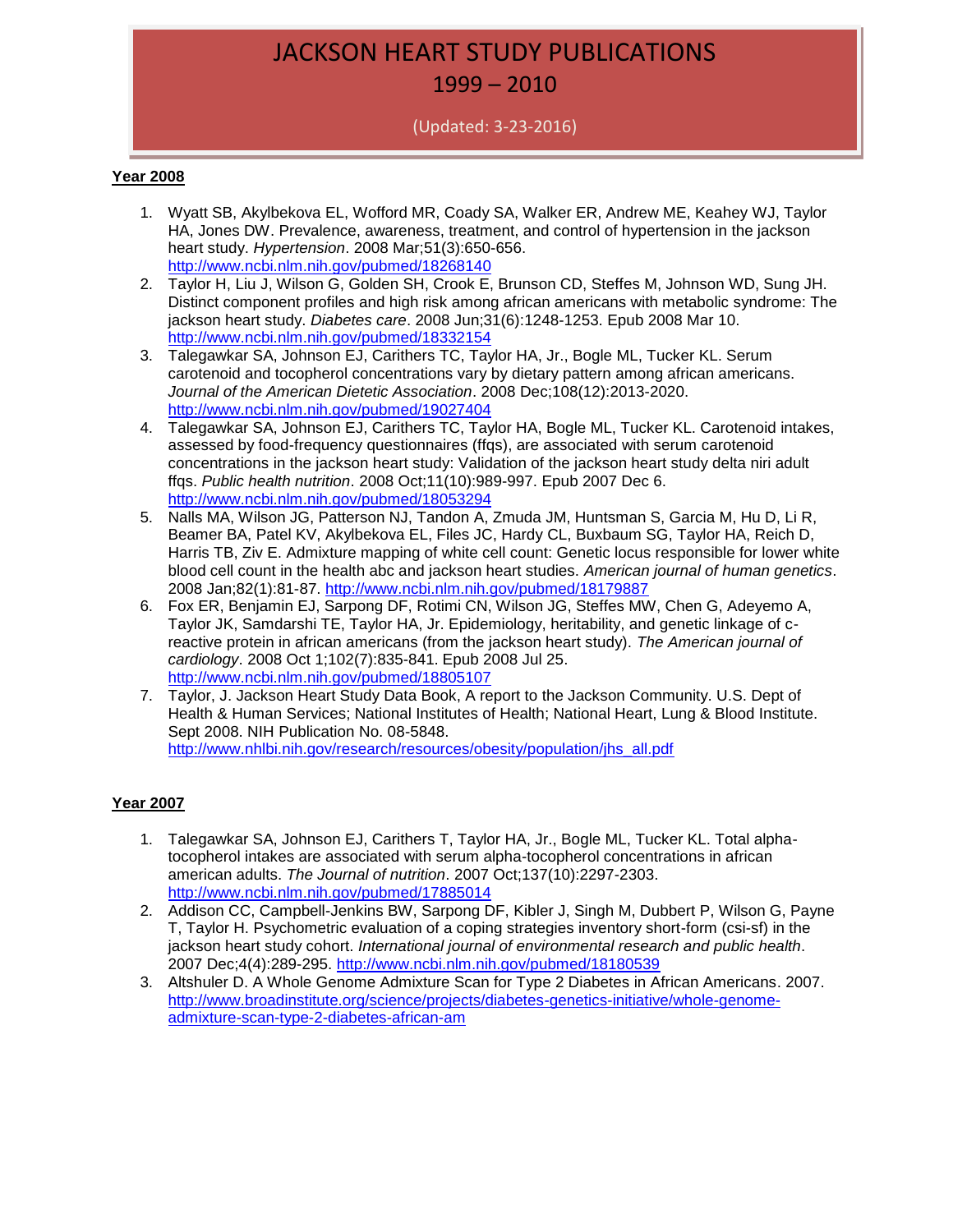## (Updated: 3-23-2016)

#### **Year 2005**

- 1. Wilson JG, Rotimi CN, Ekunwe L, Royal CD, Crump ME, Wyatt SB, Steffes MW, Adeyemo A, Zhou J, Taylor HA, Jr., Jaquish C. Study design for genetic analysis in the jackson heart study. *Ethnicity & disease*. 2005 Autumn;15(4 Suppl 6):S6-30-37. <http://www.ncbi.nlm.nih.gov/pubmed/16317983>
- 2. Taylor HA, Jr., Wilson JG, Jones DW, Sarpong DF, Srinivasan A, Garrison RJ, Nelson C, Wyatt SB. Toward resolution of cardiovascular health disparities in african americans: Design and methods of the jackson heart study. *Ethnicity & disease*. 2005 Autumn;15(4 Suppl 6):S6-4-17. <http://www.ncbi.nlm.nih.gov/pubmed/16320381>
- 3. Taylor HA, Jr., Clark BL, Garrison RJ, Andrew ME, Han H, Fox ER, Arnett DK, Samdarshi T, Jones DW. Relation of aortic valve sclerosis to risk of coronary heart disease in africanamericans. *The American journal of cardiology*. 2005 Feb 1;95(3):401-404. <http://www.ncbi.nlm.nih.gov/pubmed/15670554>
- 4. Taylor HA, Jr. The jackson heart study: An overview. *Ethnicity & disease*. 2005 Autumn;15(4 Suppl 6):S6-1-3.<http://www.ncbi.nlm.nih.gov/pubmed/16317981>
- 5. Srinivasan A, Brown J, Fahmy N, Heitman E, Singh M, Szklo M, Taylor H, White W. Preparing african americans for careers in health care: The jackson heart study. *Ethnicity & disease*. 2005 Autumn;15(4 Suppl 6):S6-71-75.<http://www.ncbi.nlm.nih.gov/pubmed/16317988>
- 6. Payne TJ, Wyatt SB, Mosley TH, Dubbert PM, Guiterrez-Mohammed ML, Calvin RL, Taylor HA, Jr., Williams DR. Sociocultural methods in the jackson heart study: Conceptual and descriptive overview. *Ethnicity & disease*. 2005(4 Suppl 6) ;15:S6-38-48. <http://www.ncbi.nlm.nih.gov/pubmed/16317984>
- 7. Keku E, Rosamond W, Taylor HA, Jr., Garrison R, Wyatt SB, Richard M, Jenkins B, Reeves L, Sarpong D. Cardiovascular disease event classification in the jackson heart study: Methods and procedures. *Ethnicity & disease*. 2005(4 Suppl 6);15:S6-62-70. <http://www.ncbi.nlm.nih.gov/pubmed/16317987>
- 8. Fuqua SR, Wyatt SB, Andrew ME, Sarpong DF, Henderson FR, Cunningham MF, Taylor HA, Jr. Recruiting african-american research participation in the jackson heart study: Methods, response rates, and sample description. *Ethnicity & disease*. 2005(4 Suppl 6);15:S6-18-29. <http://www.ncbi.nlm.nih.gov/pubmed/16317982>
- 9. Fox ER, Taylor HA, Jr., Benjamin EJ, Ding J, Liebson PR, Arnett D, Quin EM, Skelton TN. Left ventricular mass indexed to height and prevalent mri cerebrovascular disease in an african american cohort: The atherosclerotic risk in communities study. *Stroke; a journal of cerebral circulation*. 2005 Mar;36(3):546-550.<http://www.ncbi.nlm.nih.gov/pubmed/15662040>
- 10. Dubbert PM, Carithers T, Ainsworth BE, Taylor HA, Jr., Wilson G, Wyatt SB. Physical activity assessment methods in the jackson heart study. *Ethnicity & disease*. 2005 Autumn;15(4 Suppl 6):S6-56-61.<http://www.ncbi.nlm.nih.gov/pubmed/16317986>
- 11. Carithers T, Dubbert PM, Crook E, Davy B, Wyatt SB, Bogle ML, Taylor HA, Jr., Tucker KL. Dietary assessment in african americans: Methods used in the jackson heart study. *Ethnicity & disease*. 2005 Autumn;15(4 Suppl 6):S6-49-55.<http://www.ncbi.nlm.nih.gov/pubmed/16317985>
- 12. Burchfiel CM, Skelton TN, Andrew ME, Garrison RJ, Arnett DK, Jones DW, Taylor HA, Jr. Metabolic syndrome and echocardiographic left ventricular mass in blacks: The atherosclerosis risk in communities (aric) study. *Circulation*. 2005 Aug 9;112(6):819-827. <http://www.ncbi.nlm.nih.gov/pubmed/16061739>

- 1. Fox E, Taylor H, Andrew M, Han H, Mohamed E, Garrison R, Skelton T. Body mass index and blood pressure influences on left ventricular mass and geometry in african americans: The atherosclerotic risk in communities (aric) study. *Hypertension*. 2004 Jul;44(1):55-60. <http://www.ncbi.nlm.nih.gov/pubmed/15184348>
- 2. Fox E, Harkins D, Taylor H, McMullan M, Han H, Samdarshi T, Garrison R, Skelton T.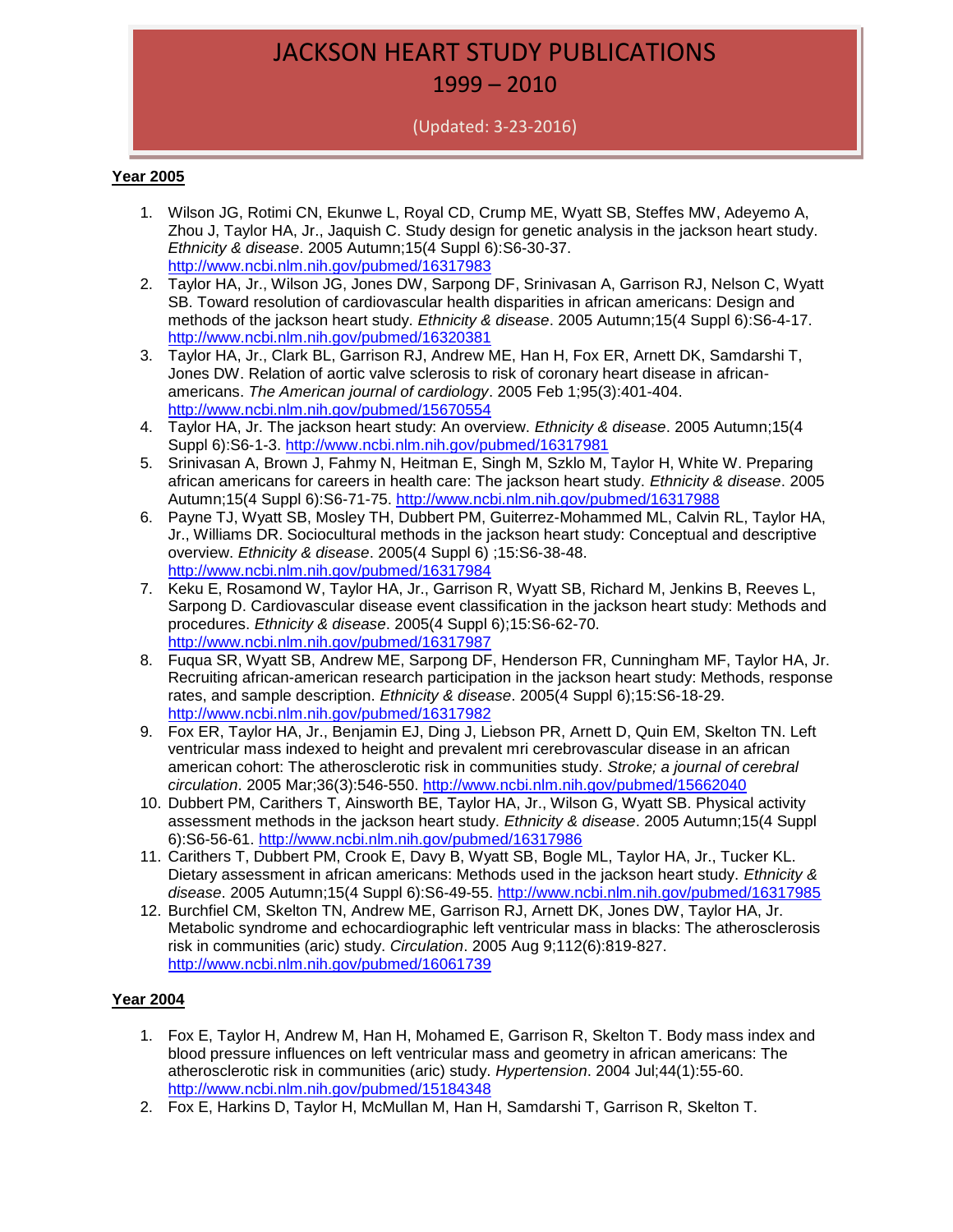(Updated: 3-23-2016)

Epidemiology of mitral annular calcification and its predictive value for coronary events in african americans: The jackson cohort of the atherosclerotic risk in communities study. *American heart journal*. 2004 Dec;148(6):979-984.<http://www.ncbi.nlm.nih.gov/pubmed/15632881>

3. Carpenter MA, Crow R, Steffes M, Rock W, Heilbraun J, Evans G, Skelton T, Jensen R, Sarpong D. Laboratory, reading center, and coordinating center data management methods in the jackson heart study. *The American journal of the medical sciences*. 2004 Sep;328(3):131-144. <http://www.ncbi.nlm.nih.gov/pubmed/15367870>

## **Year 2003**

- 1. Wyatt SB, Diekelmann N, Henderson F, Andrew ME, Billingsley G, Felder SH, Fuqua S, Jackson PB. A community-driven model of research participation: The jackson heart study participant recruitment and retention study. *Ethnicity & disease*. 2003 Fall;13(4):438-455. <http://www.ncbi.nlm.nih.gov/pubmed/14632263>
- 2. Taylor HA, Jr. Establishing a foundation for cardiovascular disease research in an africanamerican community--the jackson heart study. *Ethnicity & disease*. 2003 Fall;13(4):411-413. <http://www.ncbi.nlm.nih.gov/pubmed/14632260>
- 3. Skelton TN, Andrew ME, Arnett DK, Burchfiel CM, Garrison RJ, Samdarshi TE, Taylor HA, Hutchinson RG. Echocardiographic left ventricular mass in african-americans: The jackson cohort of the atherosclerosis risk in communities study. *Echocardiography*. 2003 Feb;20(2):111-120. <http://www.ncbi.nlm.nih.gov/pubmed/12848675>
- 4. Crook ED, Thallapureddy A, Migdal S, Flack JM, Greene EL, Salahudeen A, Tucker JK, Taylor HA, Jr. Lipid abnormalities and renal disease: Is dyslipidemia a predictor of progression of renal disease? *The American journal of the medical sciences*. 2003 Jun;325(6):340-348. <http://www.ncbi.nlm.nih.gov/pubmed/12811230>
- 5. Crook ED, Taylor H. Traditional and nontraditional risk factors for cardiovascular and renal disease in african americans (part 2): A project of the jackson heart study investigators. *The American journal of the medical sciences*. 2003 Jun;325(6):305-306. <http://www.ncbi.nlm.nih.gov/pubmed/12811226>
- 6. Crook ED, Clark BL, Bradford ST, Golden K, Calvin R, Taylor HA, Jr., Flack JM. From 1960s evans county georgia to present-day jackson, mississippi: An exploration of the evolution of cardiovascular disease in african americans. *The American journal of the medical sciences*. 2003 Jun;325(6):307-314.<http://www.ncbi.nlm.nih.gov/pubmed/12811227>
- 7. Wyatt SB, Williams DR, Calvin R, Henderson FC, Walker ER, Winters K. Racism and cardiovascular disease in African Americans. *Am J Med Sci*. 2003 Jun;325(6):315-31. *The American journal of the medical sciences*. 2003 Jun;325(6):315-31. <http://www.ncbi.nlm.nih.gov/pubmed/12811228>

- 1. Taylor HA, Hughes GD, Garrison RJ. Cardiovascular disease among women residing in rural america: Epidemiology, explanations, and challenges. *American journal of public health*. 2002 Apr;92(4):548-551.<http://www.ncbi.nlm.nih.gov/pubmed/11919049>
- 2. Jones DW, Chambless LE, Folsom AR, Heiss G, Hutchinson RG, Sharrett AR, Szklo M, Taylor HA, Jr. Risk factors for coronary heart disease in african americans: The atherosclerosis risk in communities study, 1987-1997. *Archives of internal medicine*. 2002 Dec 9-23;162(22):2565-2571. <http://www.ncbi.nlm.nih.gov/pubmed/12456228>
- 3. Dubbert PM, Carithers T, Sumner AE, Barbour KA, Clark BL, Hall JE, Crook ED. Obesity, physical inactivity, and risk for cardiovascular disease. *The American journal of the medical sciences*. 2002 Sep;324(3):116-126.<http://www.ncbi.nlm.nih.gov/pubmed/12240709>
- 4. Crook ED, Taylor H. Traditional and non-traditional risk factors for cardiovascular and renal